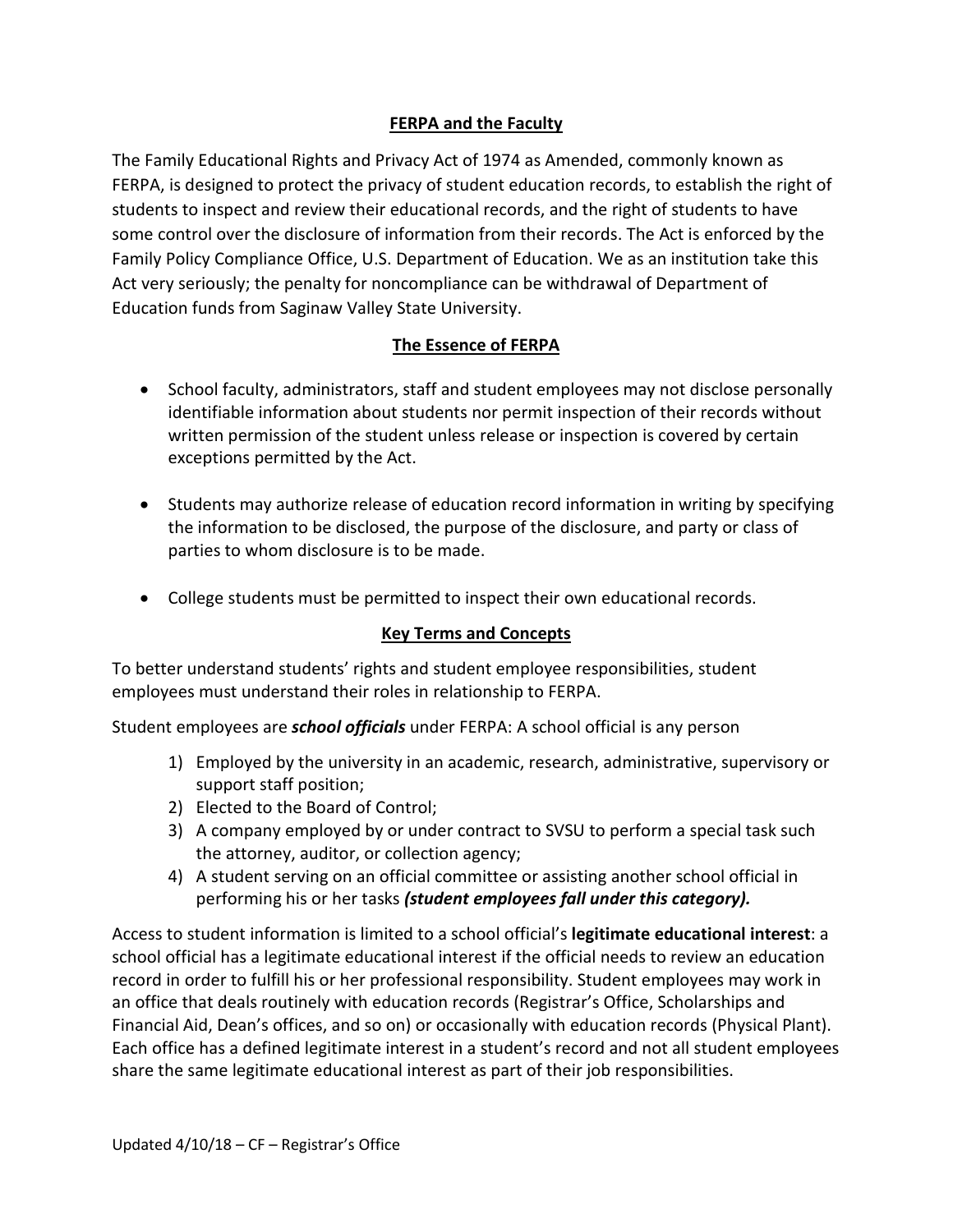Faculty members create and receive **education records**: An education record is any record, with certain exceptions, maintained by an institution that is directly related to a student or students. This record can contain a student's name, or students; names or information from which an individual student, or students, can be personally (individually) identified. Education records include files, documents, and materials in any medium which are shared with or accessible to another individual. Administrative computer databases, transcripts, grade reports, advising files, and admissions files are typical examples of education records. Records that are NOT considered "education" records include law enforcement unit records, employee records, and alumni records.

Faculty members must protect **personally identifiable data or information** which include

- 1) The name of the student, the student's parent(s), or other family members;
- 2) The student's campus and/or home address;
- 3) A personal identifier such as a Social Security number or student ID number;
- 4) Any list of personal characteristics or other information which would make a student's identity easily traceable.

A typical example:

Grades are part of student's educational records. If they are posted on office doors using Social Security numbers or student ID numbers, faculty members are disclosing personally identifiable information; this is a clear violation of FERPA. Electronic posting of grades is also a violation if one student's information is readily accessible to other students.

FERPA identifies **directory information** as a class of information that can be released without a student's prior consent because such information is not normally considered a violation of a person's privacy. SVSU has identified directory information to include a student's name, address, telephone listing, email address, major field of study, participation in officially recognized activates and sports, wright and height if members of athletic teams, dates of attendance, degree and awards received and the most previous institution attended by the students. Directory information NEVER includes race, gender, Social Security number, date and place of birth, grades, GPA, country of citizenship, or religion. Even though SVSU can release directory information without a student's prior consent, we exercise our authority to deny requests made for commercial purposes or other purposes which we feel jeopardizes a student's privacy. The Act also provides that students may request that directory information not be released. Once students make such a request, school officials must honor their instructions to the end of the current academic year. Before releasing directory information, student employees must check with their supervisor to determine whether or not the student requested that directory information be withheld.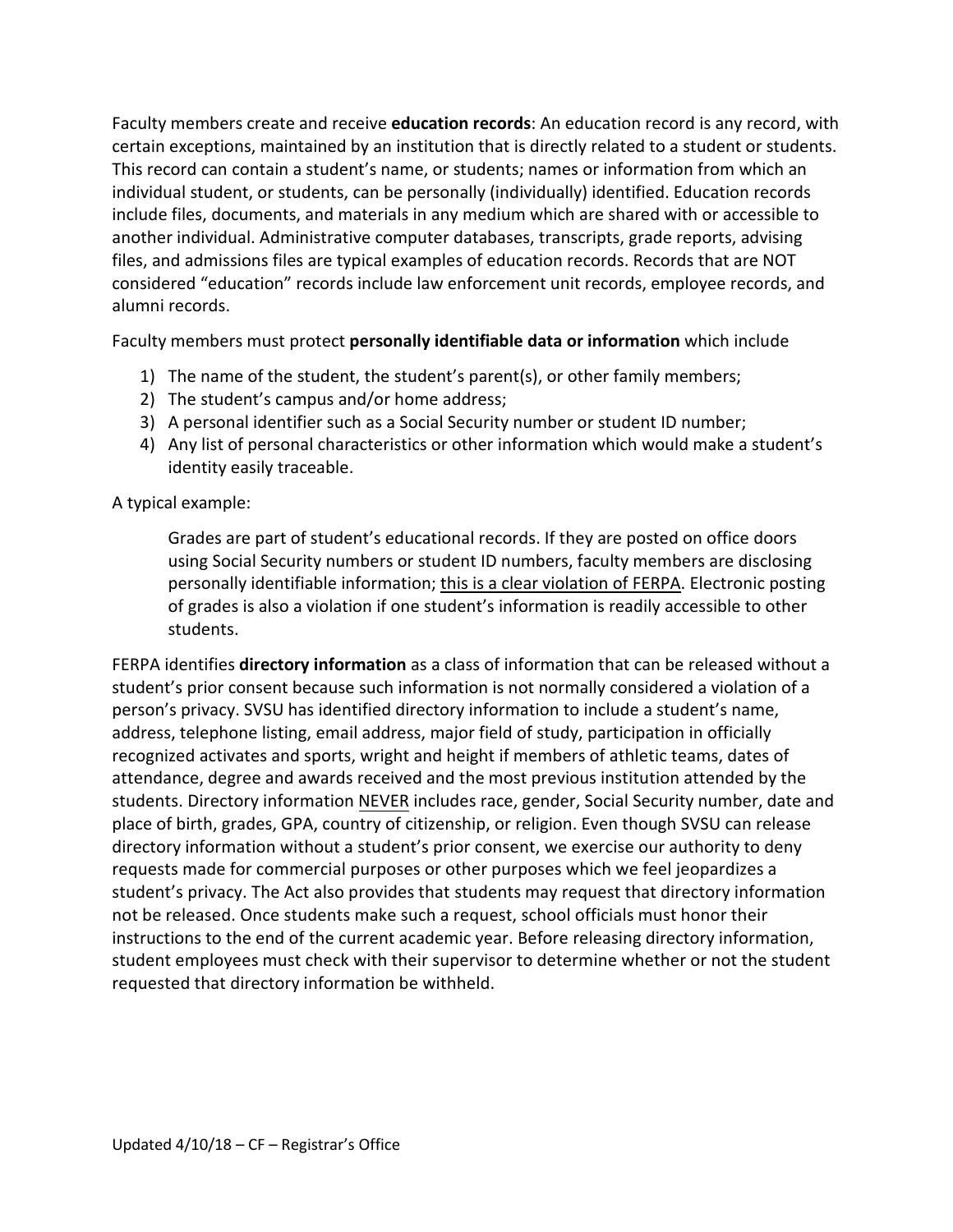#### **Faculty Guidelines**

**Faculty members encounter several routine situations that involve student education records:** (1) grading and the discussion of grades; (2) requests by students for letters of recommendation; (3) and inquiries from parents about the performance of a student; (4) service as a designated academic advisor or official committee member.

**Grading:** Grades are clearly part of a student's education record and must be protected from improper disclosure. Any posting of grades which does not assure that student's identities are protected is a violation of FERPA. Posting a copy of a class roster, even when the names are concealed and students are listed by SS# or ID#, is a FERPA violation. If a faculty member wants to post grades, two things must happen: **first**, the alphabetical listing of students must be altered; and, **second**, students must be assigned a unique random ID number. Then lists can be posted. Faculty members should also be careful that they discuss grades with students in ways that are not easily overheard by others, or that graded assignments are not left in piles for students to sort through while looking for their own work.

**Letters of Recommendation:** Students certainly expect letters of recommendation to go beyond directory information concerning attendance or academic awards. However, any discussion of a student's performance, grades, or characteristics as a student requires written permission by the student. To protect themselves from FERPA complaints, faculty members should insist on a signed and dated written request from the student, to include the party or parties to whom the recommendation is made, the kinds of information to be released (e.g. grades, academic charter), and whether or not the student waives his or her right to review a copy of the recommendation.

**Inquiries from Parents:** FERPA rights transfer to a student when he or she reaches age 18 or begins attendance at the University regardless of age. The University may disclose personally identifiable information about students to their parents only if the student signed and dated written consent to release information or the parents have established that the student is a dependent as defined by the Internal Revenue Service Code. If parents call, student employees should refer calls to their supervisor. *Even with written permission, we are reluctant to discuss protect information over the telephone or e-mail since the identity of the inquiring party cannot be confirmed.*

**Service as a Designated Academic Advisor or Committee Member:** Faculty Members in some departments are officially designated as academic advisors to students. Faculty members also serve on university or departmental committees whose charge creates a "legitimate educational interest" in access to student education records. As such they have increased access to restricted information about the student they advise or evaluate. Faculty advisors must ensure that they uphold their FERPA responsibilities to protect restricted student information and to limit their inquiry to those students who they have a "legitimate educational interest." Failure to comply with FERPA responsibilities may result in a loss of access to student education records.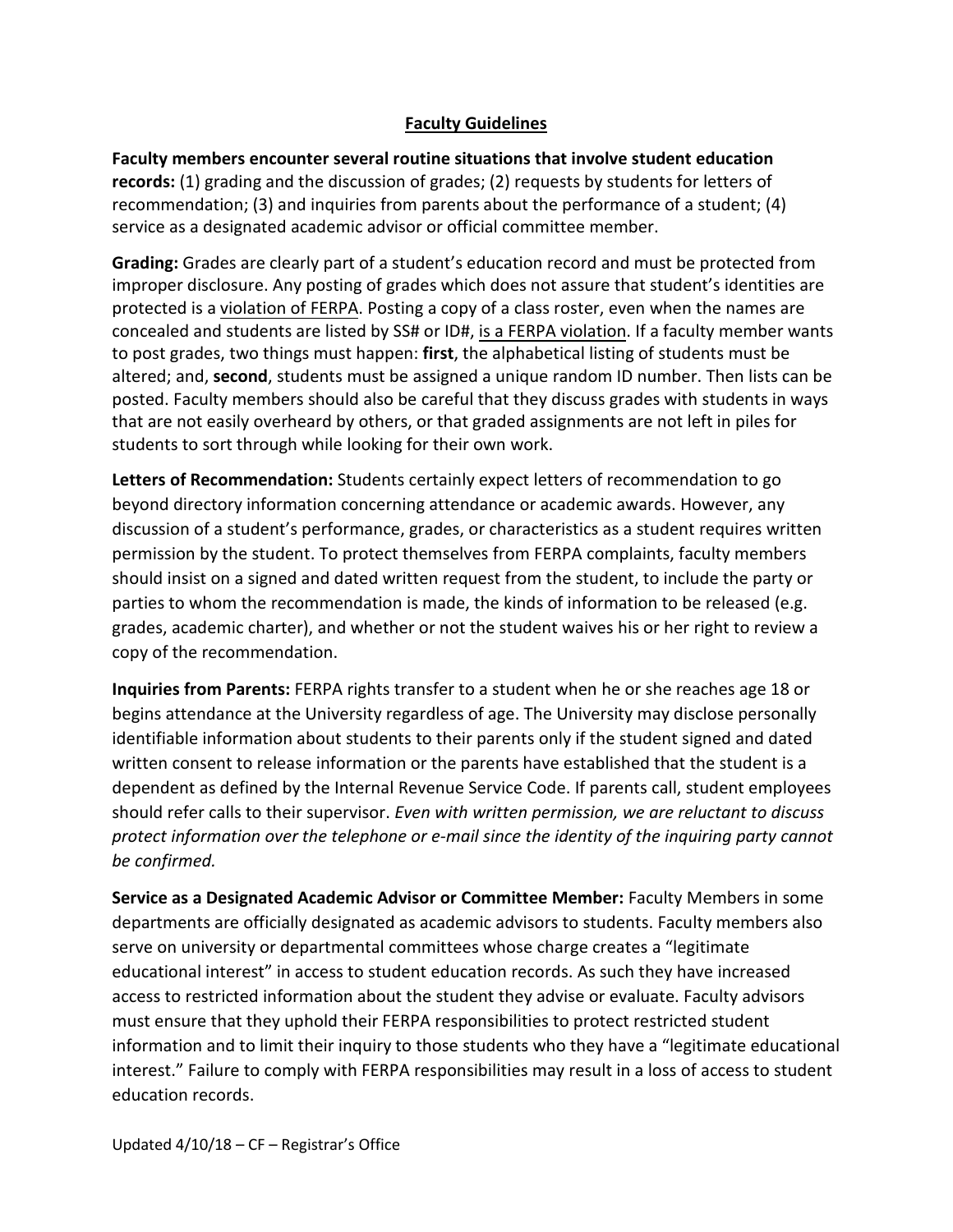## **If You Have Questions**

If you have questions or are uncertain of your responsibility in a given situation, we advise that you not disclose information until you have discussed the situation with your supervisor or the Registrar's Office. The Registrar at SVSU is the University official charged with FERPA compliance and training. It is always better to check before release than to risk an improper disclosure or misuse of protected student information.

#### **Office of the Registrar**

[registrar@svsu.edu](mailto:registrar@svsu.edu)  (989) 964-4085